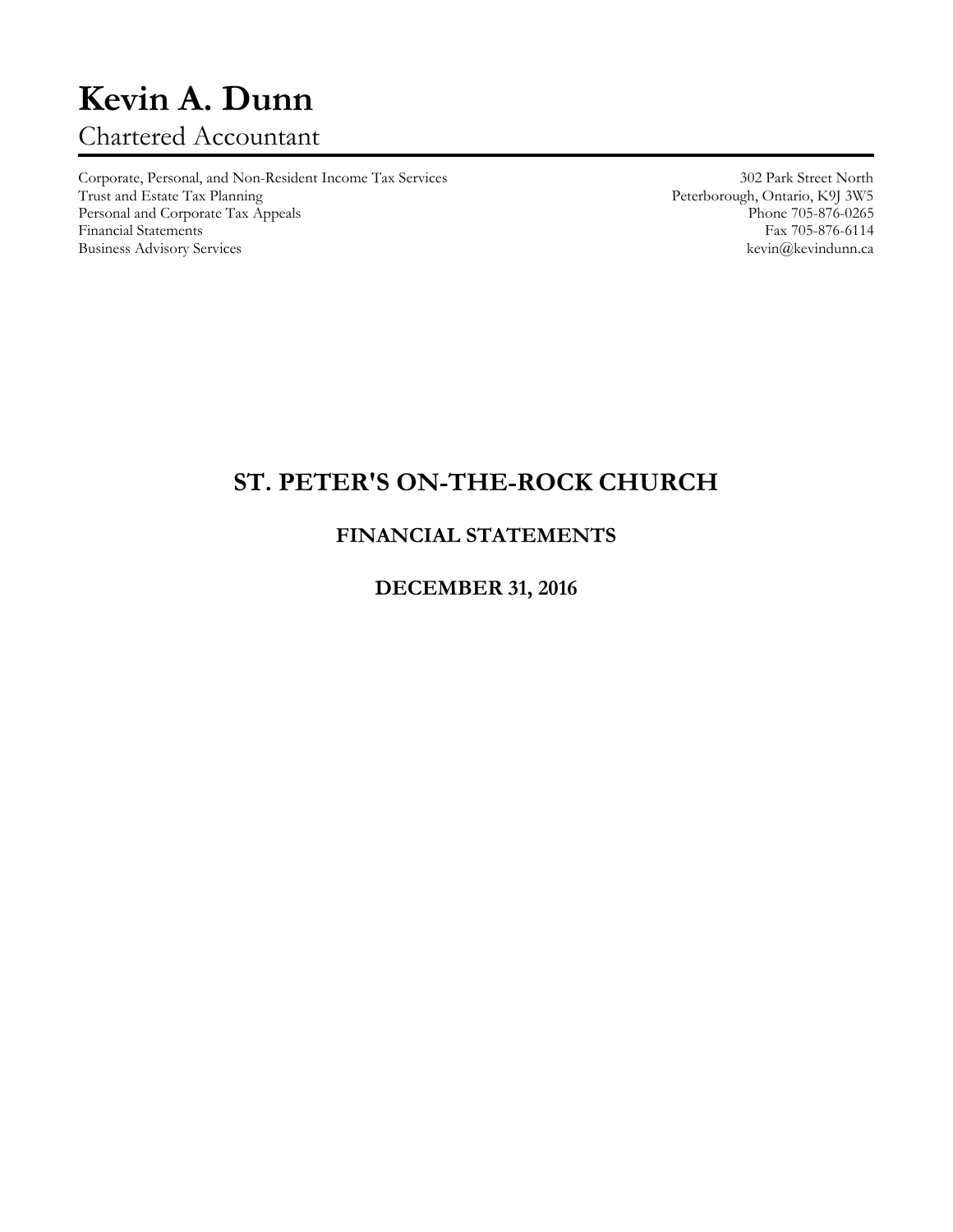# **Kevin A. Dunn Chartered Accountant**

Corporate, Personal, and Non-Resident Income Tax Services 302 Park Street North Trust and Estate Tax Planning Trust and Estate Tax Planning Peterborough, Ontario, K9J 3W5 Personal and Corporate Tax Appeals **Phone 705-876-0265** Phone 705-876-0265 Financial Statements Fax 705-876-6114 Business Advisory Services **and Services** kevin@kevindunn.ca

## **Notice To Reader**

Based on the information provided by management, I have compiled the statement of financial position of St. Peter's On-The-Rock Church as at December 31, 2016 and the statement of operations and changes in net assets for the year then ended.

I have not performed an audit or a review engagement in respect of these financial statements and, accordingly, I express no assurance thereon.

Readers are cautioned that these statements may not be appropriate for their purposes.

June 26, 2017 Kevin A Dunn, CA Peterborough, Ontario Chartered Accountant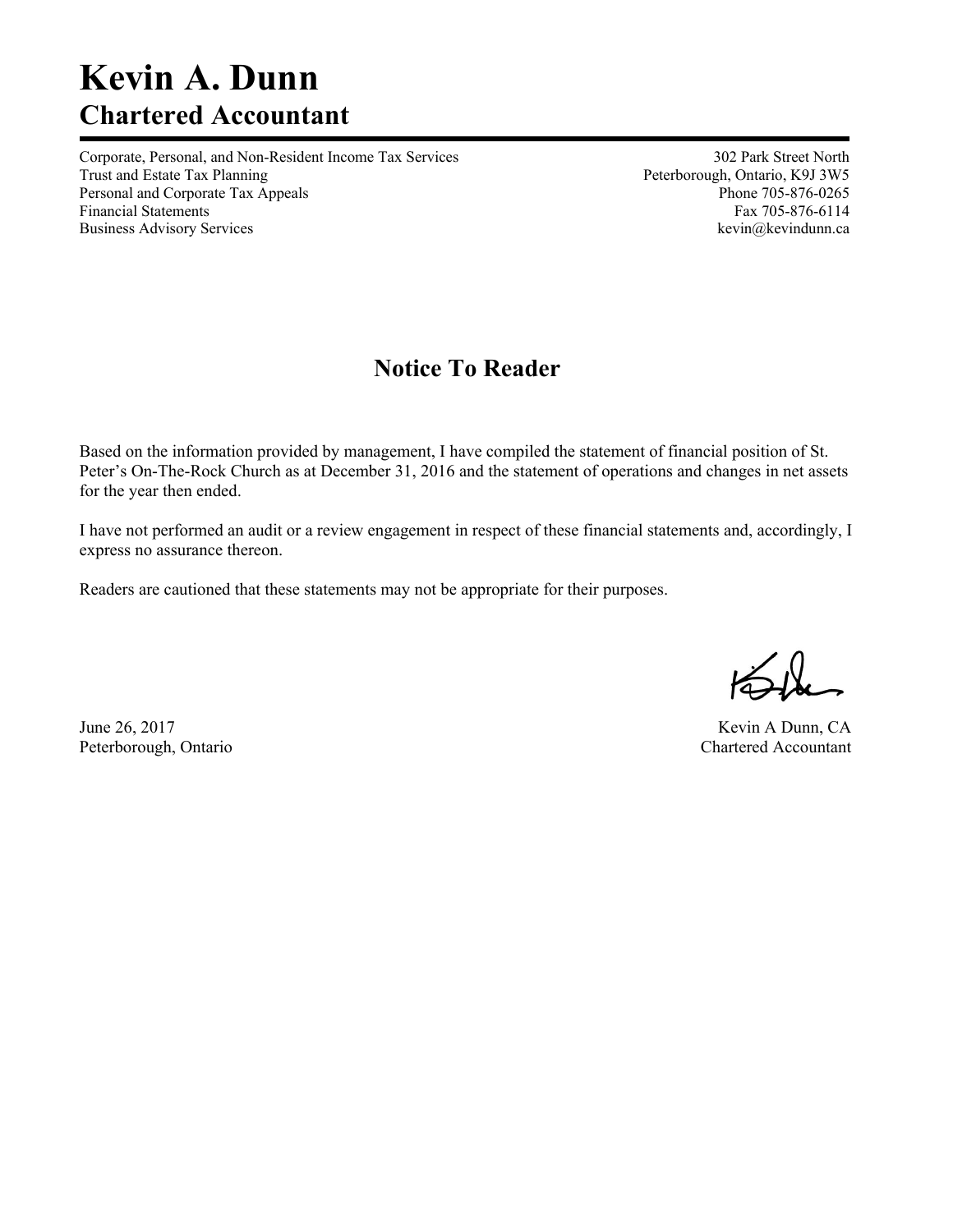## **ST. PETER'S ON‐THE‐ROCK CHURCH Statement of Financial Position December 31, 2016**

|                     | 2016   | 2015                     |
|---------------------|--------|--------------------------|
| <b>ASSETS</b>       |        |                          |
| Cash                | 82,007 | 60,890                   |
| Accounts receivable | 2,162  | 1,273                    |
|                     | 84,169 | 62,163                   |
|                     |        |                          |
| <b>NET ASSETS</b>   |        |                          |
| Operating fund      | 10,889 | 11,695                   |
| Capital fund        | 50,224 | 24,251                   |
| Memorial fund       | 9,876  | 26,217                   |
| Music fund          | 13,180 | $\overline{\phantom{a}}$ |
|                     | 84,169 | 62,163                   |

## **Prepared Without Audit See Notice To Reader**

*Kevin A Dunn Chartered Accountant*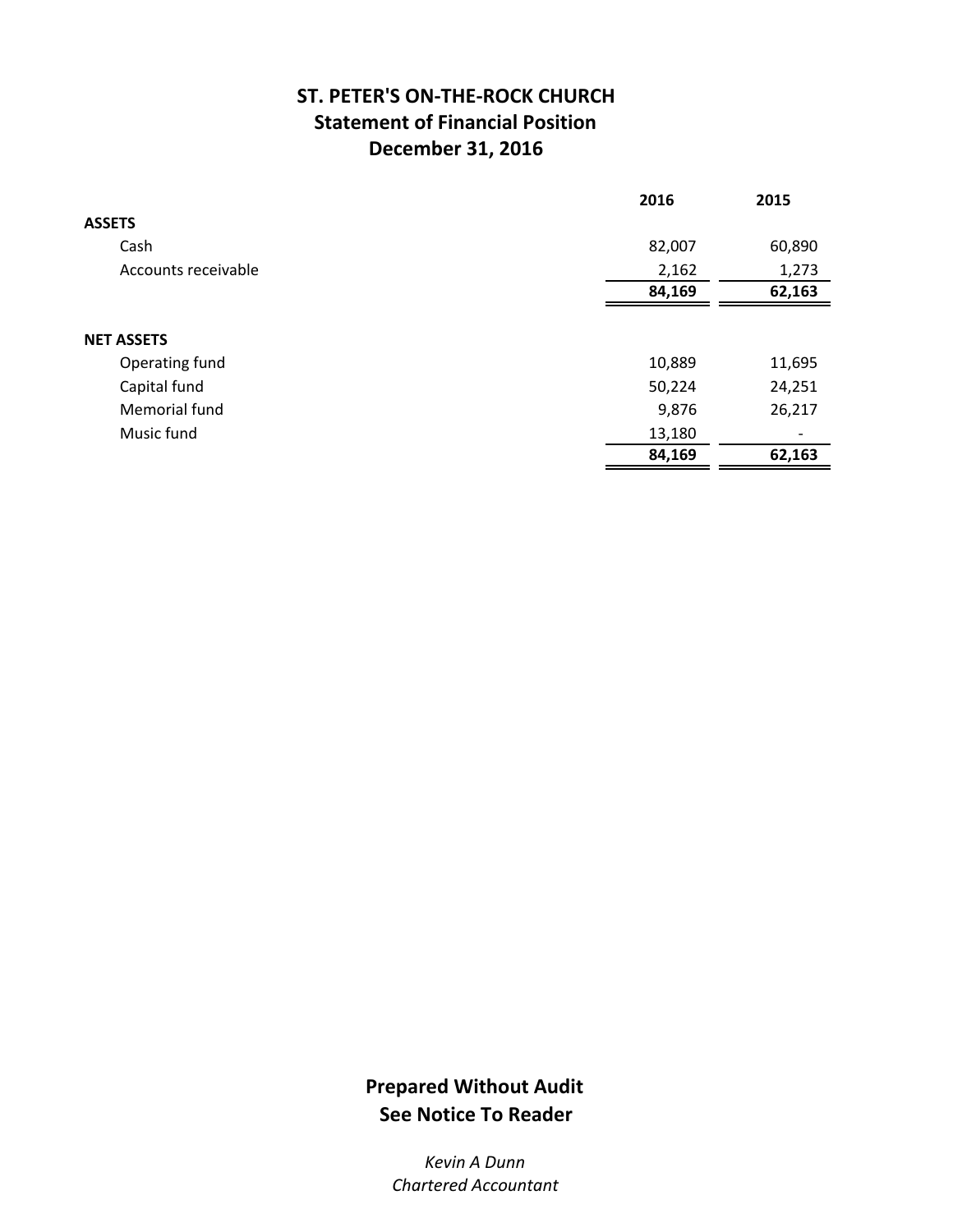### **ST. PETER'S ON‐THE‐ROCK CHURCHStatement of Changes in Net Assets For the year ended December 31, 2016**

|                                                             | <b>General Fund</b> | <b>Capital Fund</b> | <b>Memorial Fund</b> | <b>Music Fund</b> | <b>Total</b> | 2015   |
|-------------------------------------------------------------|---------------------|---------------------|----------------------|-------------------|--------------|--------|
| Opening fund balances                                       | 11,695              | 24,251              | 26,217               | 0                 | 62,163       | 44,391 |
| Net income for the year                                     | 12,362              | 71                  | 211                  | 10,000            | 22,644       | 18,673 |
| Transfers between funds                                     | (13, 168)           | 26,539              | (16, 552)            | 3,180             | 0            | 0      |
| Capital expenditures<br>- furniture and equipment (cottage) |                     | (637)               |                      |                   | (637)        | (901)  |
| Closing fund balances                                       | 10,889              | 50,224              | 9,876                | 13,180            | 84,170       | 62,163 |

#### **Prepared Without Audit See Notice To Reader**

*Kevin A DunnChartered Accountant*